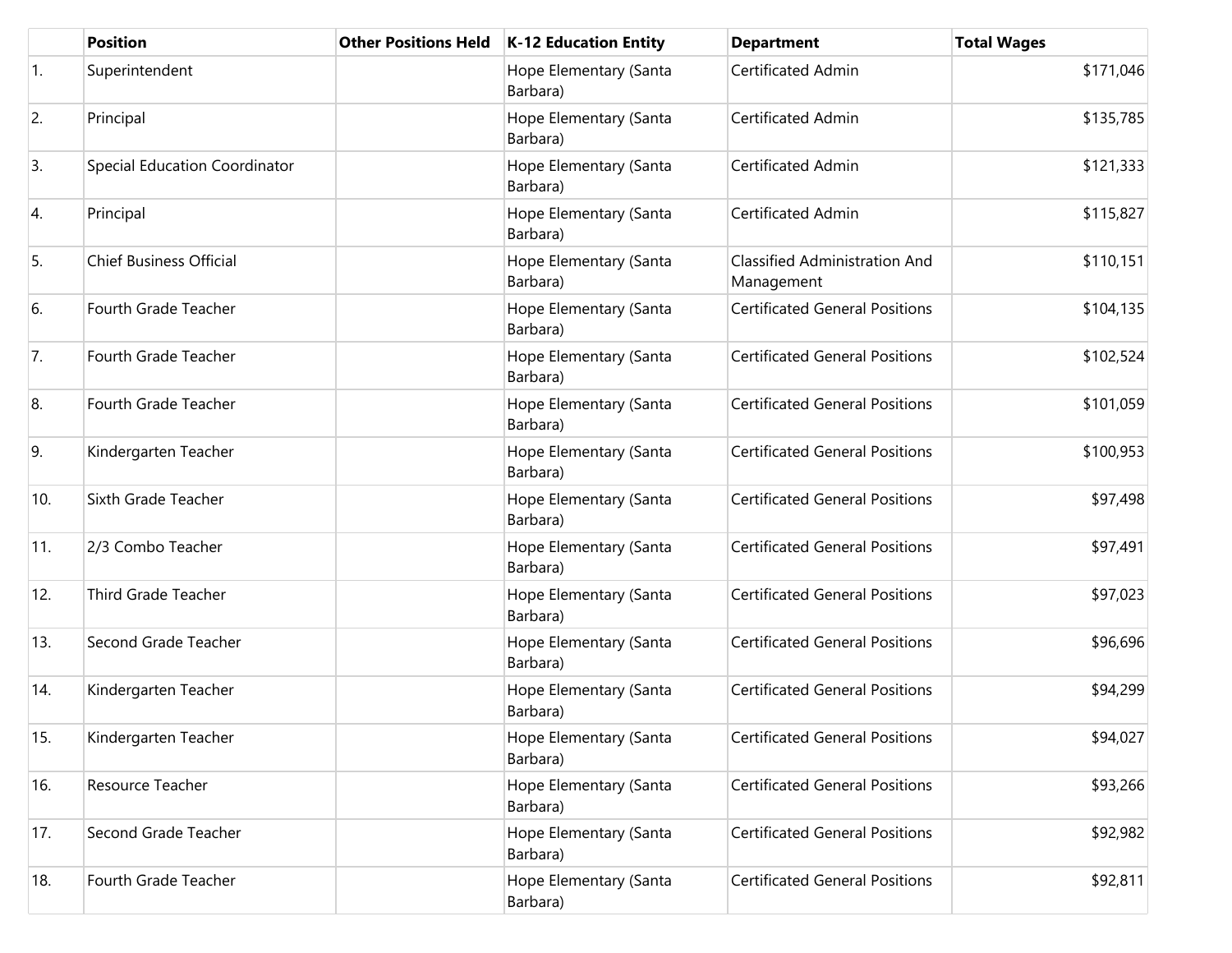| 19. | <b>Fifth Grade Teacher</b> | Hope Elementary (Santa<br>Barbara) | <b>Certificated General Positions</b> | \$92,650 |
|-----|----------------------------|------------------------------------|---------------------------------------|----------|
| 20. | <b>Third Grade Teacher</b> | Hope Elementary (Santa<br>Barbara) | <b>Certificated General Positions</b> | \$91,570 |
| 21. | <b>First Grade Teacher</b> | Hope Elementary (Santa<br>Barbara) | <b>Certificated General Positions</b> | \$91,386 |
| 22. | Second Grade Teacher       | Hope Elementary (Santa<br>Barbara) | <b>Certificated General Positions</b> | \$90,977 |
| 23. | <b>Fifth Grade Teacher</b> | Hope Elementary (Santa<br>Barbara) | <b>Certificated General Positions</b> | \$90,523 |
| 24. | <b>Third Grade Teacher</b> | Hope Elementary (Santa<br>Barbara) | <b>Certificated General Positions</b> | \$88,391 |
| 25. | <b>Fifth Grade Teacher</b> | Hope Elementary (Santa<br>Barbara) | <b>Certificated General Positions</b> | \$88,102 |
| 26. | <b>First Grade Teacher</b> | Hope Elementary (Santa<br>Barbara) | <b>Certificated General Positions</b> | \$87,989 |
| 27. | Kindergarten Teacher       | Hope Elementary (Santa<br>Barbara) | <b>Certificated General Positions</b> | \$86,766 |
| 28. | Third Grade Teacher        | Hope Elementary (Santa<br>Barbara) | <b>Certificated General Positions</b> | \$86,608 |
| 29. | President                  | Hope Elementary (Santa<br>Barbara) | <b>Board Member</b>                   | \$86,371 |
| 30. | Fourth Grade Teacher       | Hope Elementary (Santa<br>Barbara) | <b>Certificated General Positions</b> | \$86,339 |
| 31. | Sixth Grade Teacher        | Hope Elementary (Santa<br>Barbara) | <b>Certificated General Positions</b> | \$86,222 |
| 32. | <b>Third Grade Teacher</b> | Hope Elementary (Santa<br>Barbara) | <b>Certificated General Positions</b> | \$86,221 |
| 33. | Resource Teacher           | Hope Elementary (Santa<br>Barbara) | <b>Certificated General Positions</b> | \$84,054 |
| 34. | School Psychologist        | Hope Elementary (Santa<br>Barbara) | <b>Certificated General Positions</b> | \$83,357 |
| 35. | Fourth Grade Teacher       | Hope Elementary (Santa<br>Barbara) | <b>Certificated General Positions</b> | \$83,112 |
| 36. | Sixth Grade Teacher        | Hope Elementary (Santa<br>Barbara) | <b>Certificated General Positions</b> | \$82,862 |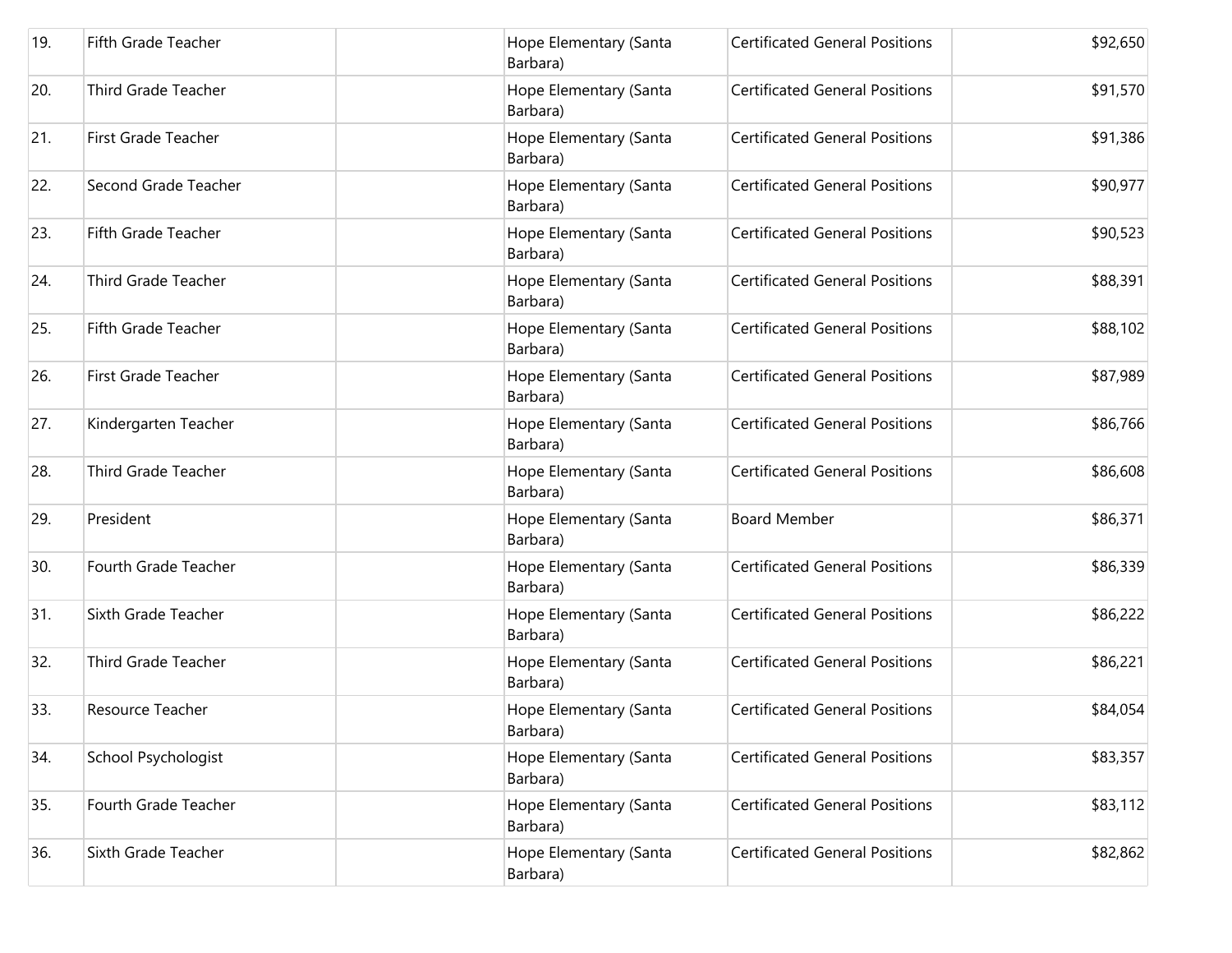| 37. | Kindergarten Teacher        | Hope Elementary (Santa<br>Barbara) | <b>Certificated General Positions</b>              | \$81,995 |
|-----|-----------------------------|------------------------------------|----------------------------------------------------|----------|
| 38. | <b>IT Director</b>          | Hope Elementary (Santa<br>Barbara) | <b>Classified Administration And</b><br>Management | \$80,766 |
| 39. | <b>Fifth Grade Teacher</b>  | Hope Elementary (Santa<br>Barbara) | <b>Certificated General Positions</b>              | \$80,596 |
| 40. | Fifth Grade Teacher         | Hope Elementary (Santa<br>Barbara) | <b>Certificated General Positions</b>              | \$79,587 |
| 41. | Maintenance & Op Supervisor | Hope Elementary (Santa<br>Barbara) | <b>Classified Administration And</b><br>Management | \$77,166 |
| 42. | Kindergarten Teacher        | Hope Elementary (Santa<br>Barbara) | <b>Certificated General Positions</b>              | \$75,888 |
| 43. | Sixth Grade Teacher         | Hope Elementary (Santa<br>Barbara) | <b>Certificated General Positions</b>              | \$74,517 |
| 44. | <b>First Grade Teacher</b>  | Hope Elementary (Santa<br>Barbara) | <b>Certificated General Positions</b>              | \$74,436 |
| 45. | Second Grade Teacher        | Hope Elementary (Santa<br>Barbara) | <b>Certificated General Positions</b>              | \$72,322 |
| 46. | <b>HR Coordinator</b>       | Hope Elementary (Santa<br>Barbara) | <b>Classified Administration And</b><br>Management | \$69,735 |
| 47. | Principal                   | Hope Elementary (Santa<br>Barbara) | Certificated Admin                                 | \$68,705 |
| 48. | <b>Head Custodian</b>       | Hope Elementary (Santa<br>Barbara) | <b>Classified General Positions</b>                | \$66,976 |
| 49. | <b>Accounting Tech</b>      | Hope Elementary (Santa<br>Barbara) | <b>Classified General Positions</b>                | \$66,494 |
| 50. | <b>First Grade Teacher</b>  | Hope Elementary (Santa<br>Barbara) | <b>Certificated General Positions</b>              | \$66,002 |
| 51. | <b>ECE Teacher</b>          | Hope Elementary (Santa<br>Barbara) | Preschool                                          | \$65,059 |
| 52. | <b>School Secretary</b>     | Hope Elementary (Santa<br>Barbara) | <b>Classified General Positions</b>                | \$64,270 |
| 53. | Principal                   | Hope Elementary (Santa<br>Barbara) | Certificated Admin                                 | \$63,602 |
| 54. | Sixth Grade Teacher         | Hope Elementary (Santa<br>Barbara) | <b>Certificated General Positions</b>              | \$63,445 |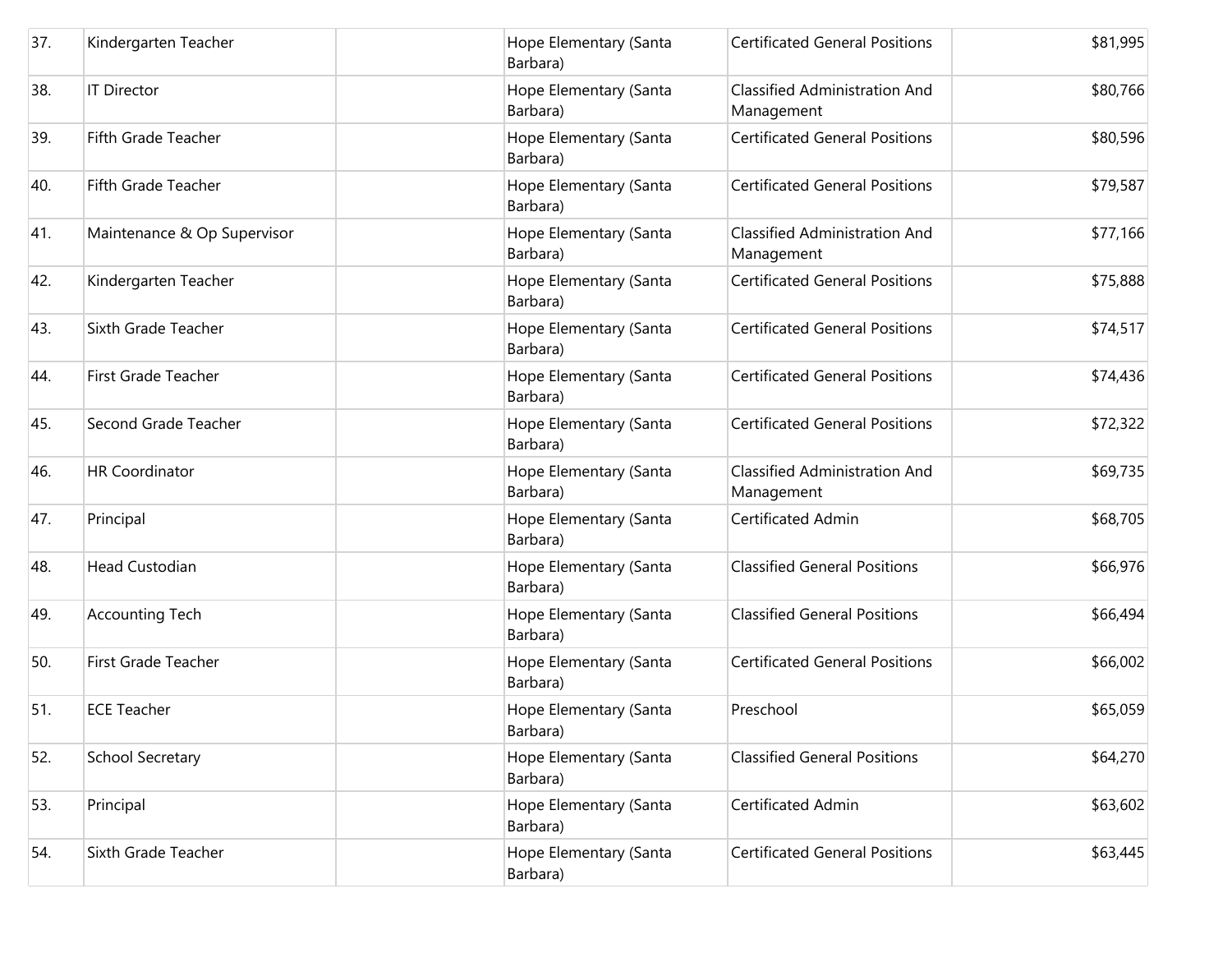| 55. | Second Grade Teacher             | Hope Elementary (Santa<br>Barbara) | <b>Certificated General Positions</b>              | \$61,320 |
|-----|----------------------------------|------------------------------------|----------------------------------------------------|----------|
| 56. | Second Grade Teacher             | Hope Elementary (Santa<br>Barbara) | <b>Certificated General Positions</b>              | \$60,924 |
| 57. | Resource Teacher                 | Hope Elementary (Santa<br>Barbara) | <b>Certificated General Positions</b>              | \$60,111 |
| 58. | <b>Head Custodian</b>            | Hope Elementary (Santa<br>Barbara) | <b>Classified General Positions</b>                | \$59,606 |
| 59. | <b>Head Custodian</b>            | Hope Elementary (Santa<br>Barbara) | <b>Classified General Positions</b>                | \$57,088 |
| 60. | School Secretary                 | Hope Elementary (Santa<br>Barbara) | <b>Classified General Positions</b>                | \$55,939 |
| 61. | Speech & Language                | Hope Elementary (Santa<br>Barbara) | Preschool                                          | \$55,154 |
| 62. | Speech And Language Teacher      | Hope Elementary (Santa<br>Barbara) | <b>Certificated General Positions</b>              | \$55,096 |
| 63. | School Psychologist              | Hope Elementary (Santa<br>Barbara) | <b>Certificated General Positions</b>              | \$52,477 |
| 64. | School Secretary                 | Hope Elementary (Santa<br>Barbara) | <b>Classified General Positions</b>                | \$50,431 |
| 65. | Speech And Language Teacher      | Hope Elementary (Santa<br>Barbara) | <b>Certificated General Positions</b>              | \$49,644 |
| 66. | Maintenance                      | Hope Elementary (Santa<br>Barbara) | <b>Classified General Positions</b>                | \$47,447 |
| 67. | Groundskeeper                    | Hope Elementary (Santa<br>Barbara) | <b>Classified General Positions</b>                | \$45,744 |
| 68. | Food Service Supervisor          | Hope Elementary (Santa<br>Barbara) | <b>Classified Administration And</b><br>Management | \$45,580 |
| 69. | <b>General Education</b>         | Hope Elementary (Santa<br>Barbara) | <b>Certificated General Positions</b>              | \$45,221 |
| 70. | <b>First Grade Teacher</b>       | Hope Elementary (Santa<br>Barbara) | <b>Certificated General Positions</b>              | \$43,063 |
| 71. | <b>Head Custodian</b>            | Hope Elementary (Santa<br>Barbara) | <b>Classified General Positions</b>                | \$41,565 |
| 72. | <b>Special Education Teacher</b> | Hope Elementary (Santa<br>Barbara) | <b>Certificated General Positions</b>              | \$39,006 |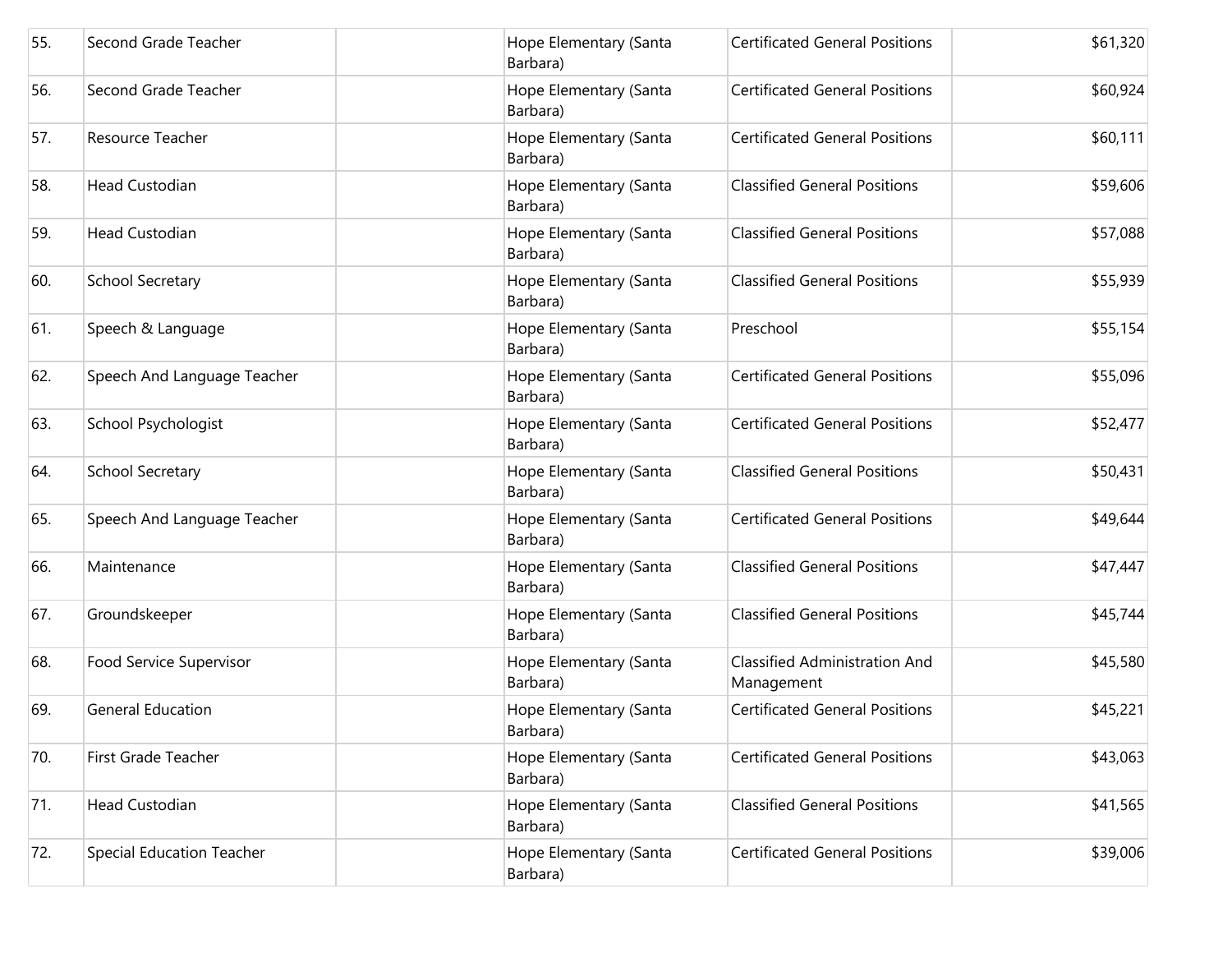| 73. | Resource Teacher                 | Hope Elementary (Santa<br>Barbara) | <b>Certificated General Positions</b> | \$38,709 |
|-----|----------------------------------|------------------------------------|---------------------------------------|----------|
| 74. | Speech And Language Teacher      | Hope Elementary (Santa<br>Barbara) | <b>Certificated General Positions</b> | \$36,485 |
| 75. | <b>School Nurse</b>              | Hope Elementary (Santa<br>Barbara) | Cert School Nurse                     | \$35,143 |
| 76. | <b>First Grade Teacher</b>       | Hope Elementary (Santa<br>Barbara) | <b>Certificated General Positions</b> | \$33,048 |
| 77. | Lvn Health Office Assistant      | Hope Elementary (Santa<br>Barbara) | <b>Classified General Positions</b>   | \$32,560 |
| 78. | Aide II                          | Hope Elementary (Santa<br>Barbara) | <b>Classified General Positions</b>   | \$30,675 |
| 79. | Specialist                       | Hope Elementary (Santa<br>Barbara) | <b>Classified General Positions</b>   | \$30,284 |
| 80. | Aide II                          | Hope Elementary (Santa<br>Barbara) | <b>Classified General Positions</b>   | \$30,212 |
| 81. | Aide III                         | Hope Elementary (Santa<br>Barbara) | <b>Classified General Positions</b>   | \$30,107 |
| 82. | Aide III                         | Hope Elementary (Santa<br>Barbara) | <b>Classified General Positions</b>   | \$29,146 |
| 83. | Aide III                         | Hope Elementary (Santa<br>Barbara) | <b>Classified General Positions</b>   | \$28,029 |
| 84. | Aide II                          | Hope Elementary (Santa<br>Barbara) | <b>Classified General Positions</b>   | \$27,946 |
| 85. | Aide III                         | Hope Elementary (Santa<br>Barbara) | <b>Classified General Positions</b>   | \$27,242 |
| 86. | School Psychologist              | Hope Elementary (Santa<br>Barbara) | <b>Certificated General Positions</b> | \$27,225 |
| 87. | <b>Special Education Teacher</b> | Hope Elementary (Santa<br>Barbara) | <b>Certificated General Positions</b> | \$27,025 |
| 88. | Aide III                         | Hope Elementary (Santa<br>Barbara) | <b>Classified General Positions</b>   | \$25,412 |
| 89. | Aide III                         | Hope Elementary (Santa<br>Barbara) | <b>Classified General Positions</b>   | \$24,761 |
| 90. | Occupational Therapist           | Hope Elementary (Santa<br>Barbara) | Occupational Therapist                | \$24,407 |